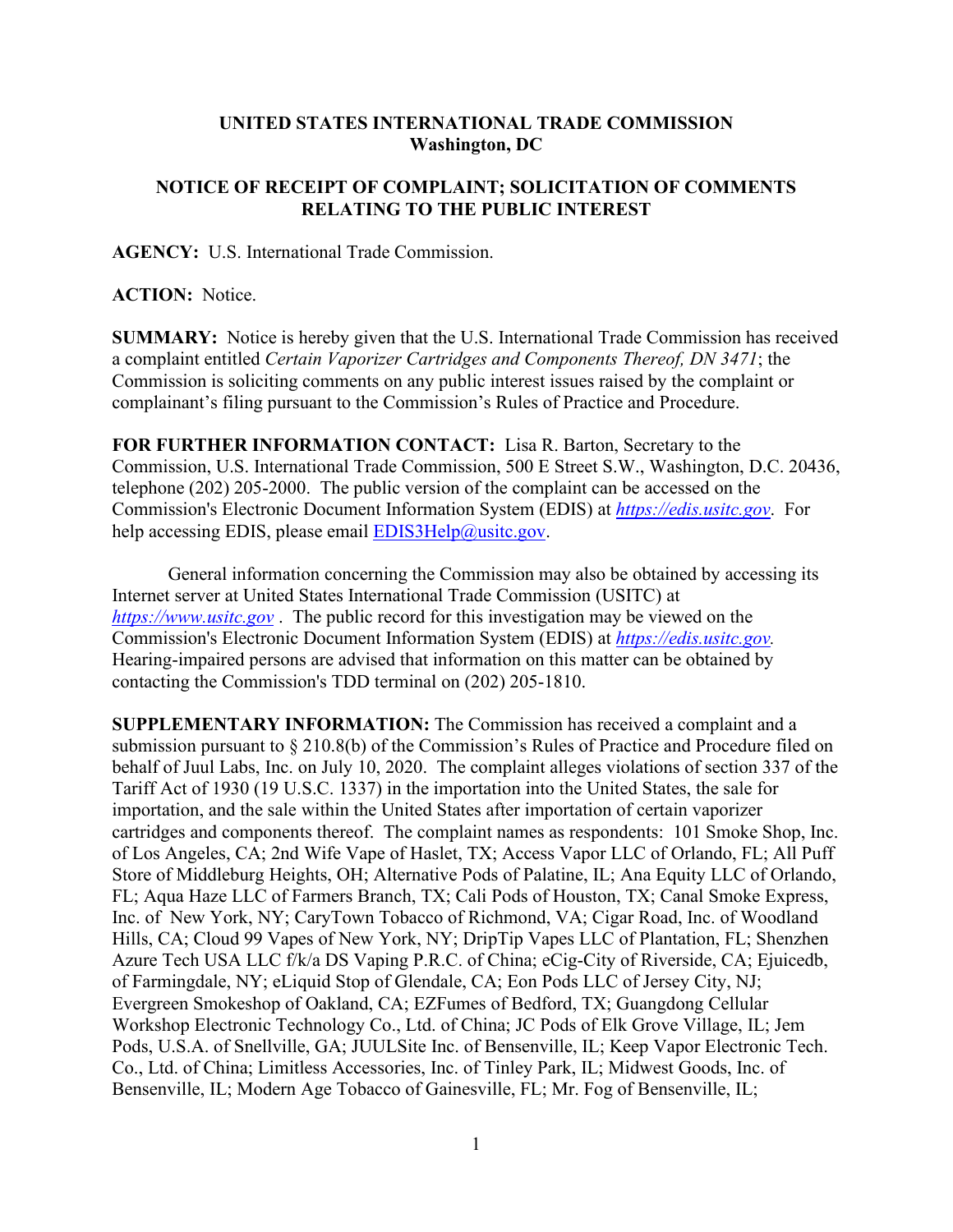Naturally Peaked Health Co. of Brewster, NY; Nilkant 167 Inc. of Boston, MA; Perfect Vape LLC of Oklahoma City, OK; Price Point NY of Farmingdale, NY; Puff E-Cig of Imlay City, MI; Shenzhen Apoc Technology Co., Limited of China; Shenzhen Bauway Technology Ltd. of China; Shenzhen Ocity Times Technology Co., Ltd. of China; Shenzhen Yark Technology Co., Ltd. of China; Sky Distribution LLC of Addison, IL; Smoker's Express of Auburn Hills, MI; The Kind Group LLC of Ocean, NJ; Tobacco Alley of Midland of Midland, TX; Valgous of Bensenville, IL; Vape Central Group of Hallandale, FL; Vape 'n Glass of Streamwood, IL; Vaperistas of Wood Dale, IL; Vapers&Papers, LLC of Schenectady, NY; WeVapeUSA of Brooklyn, NY; and Wireless N Vapor Citi LLC of Lexington, KY. The complainant requests that the Commission issue a permanent general exclusion order, cease and desist orders, and impose a bond upon the vaporizer cartridges alleged infringing asserted patents during the 60-day Presidential review period pursuant to 19 U.S.C. 1337(j).

Proposed respondents, other interested parties, and members of the public are invited to file comments on any public interest issues raised by the complaint or  $\S 210.8(b)$  filing. Comments should address whether issuance of the relief specifically requested by the complainant in this investigation would affect the public health and welfare in the United States, competitive conditions in the United States economy, the production of like or directly competitive articles in the United States, or United States consumers.

In particular, the Commission is interested in comments that:

- (i) explain how the articles potentially subject to the requested remedial orders are used in the United States;
- (ii) identify any public health, safety, or welfare concerns in the United States relating to the requested remedial orders;
- (iii) identify like or directly competitive articles that complainant, its licensees, or third parties make in the United States which could replace the subject articles if they were to be excluded;
- (iv) indicate whether complainant, complainant's licensees, and/or third party suppliers have the capacity to replace the volume of articles potentially subject to the requested exclusion order and/or a cease and desist order within a commercially reasonable time; and
- (v) explain how the requested remedial orders would impact United States consumers.

Written submissions on the public interest must be filed no later than by close of business, eight calendar days after the date of publication of this notice in the Federal Register. There will be further opportunities for comment on the public interest after the issuance of any final initial determination in this investigation. Any written submissions on other issues must also be filed by no later than the close of business, eight calendar days after publication of this notice in the Federal Register. Complainant may file replies to any written submissions no later